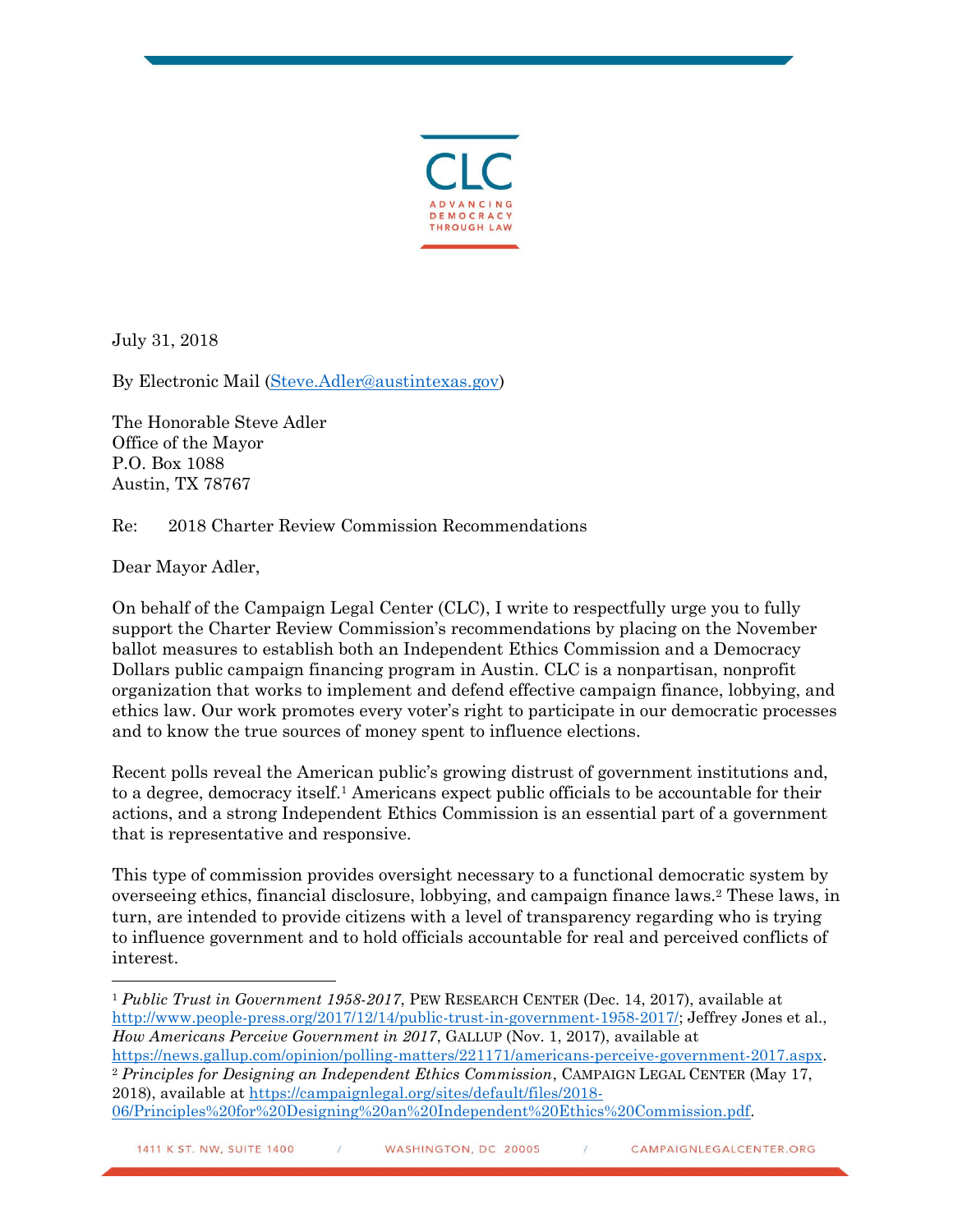Taking steps at the local level is critical to the success of instilling ethical standards and principles in government. And a well-designed and well-resourced independent ethics commission can help build public trust in government by creating a culture of integrity and accountability. For these reasons, CLC strongly urges you to place this important reform on the ballot this November.

In addition to the integrity of government institutions, voters are concerned with the role of money in politics and its effect on our democracy. <sup>3</sup> Multimillion dollar contributions from individuals to super PACs and other political entities have left many Americans feeling excluded from the democratic process. Public financing offers an alternative.

Public financing can elevate the voices of all citizens in the political process, not just those who write large checks. Public funding programs can also reorient our elections by facilitating dialogue between voters and elected officials and increasing participation in the electoral process.

Cities across the country have already opted for public financing as an alternative to the status quo of privately-financed campaigns. New York City's successful program has increased the number of residents—and new donors—giving in city elections. In 2017, Seattle completed its first election under its new program, a voucher system similar to the Democracy Dollars program Austin is considering. Early studies show that the 2017 donor base in Seattle was younger, more racially and socio-economically diverse, and included more women than in previous elections.<sup>4</sup> In addition, the democracy voucher program increased voter participation and turnout: nearly 90 percent of residents who used their vouchers voted in 2017, compared to only 43 percent of those who did not use their vouchers.<sup>5</sup> These examples, and many more, demonstrate the potential impact of public financing programs as an alternative to our current campaign finance system.

Although there are many important and effective reforms the city may wish to consider, CLC believes that public funding is a particularly promising option. A local public financing program would give candidates an incentive to reach out to small-dollar donors and help engage more local residents in the democratic progress. Your support is critical to putting public financing on the ballot and we hope you will endorse this important reform.

Finally, it is particularly important for Austin to pursue and enact these reforms together. An independent ethics commission would be well equipped to provide dedicated, independent oversight of the city's public financing program. And such oversight is necessary to ensure the integrity, accountability, and transparency of a public financing program. Indeed, the legitimacy and efficacy of public financing require independent oversight, as evident in Portland, Oregon, where the city council directly controls the public

 $\overline{a}$ <sup>3</sup> The Democracy Project: Reversing a Crisis of Confidence is a report by the George W. Bush Institute, Freedom House, and the Penn Biden Center for Diplomacy and Global Engagement, available at [www.democracyprojectreport.org/report.](http://www.democracyprojectreport.org/report)

<sup>4</sup> Expanding Participation in Municipal Elections: Assessing the Impact of Seattle's Democracy

Voucher Program is a report by Jennifer Heerwig and Brian McCabe, published by the University of Washington, available at

[https://www.jenheerwig.com/uploads/1/3/2/1/13210230/mccabe\\_heerwig\\_seattle\\_voucher\\_4.03.pdf.](https://www.jenheerwig.com/uploads/1/3/2/1/13210230/mccabe_heerwig_seattle_voucher_4.03.pdf) <sup>5</sup> *Id.*